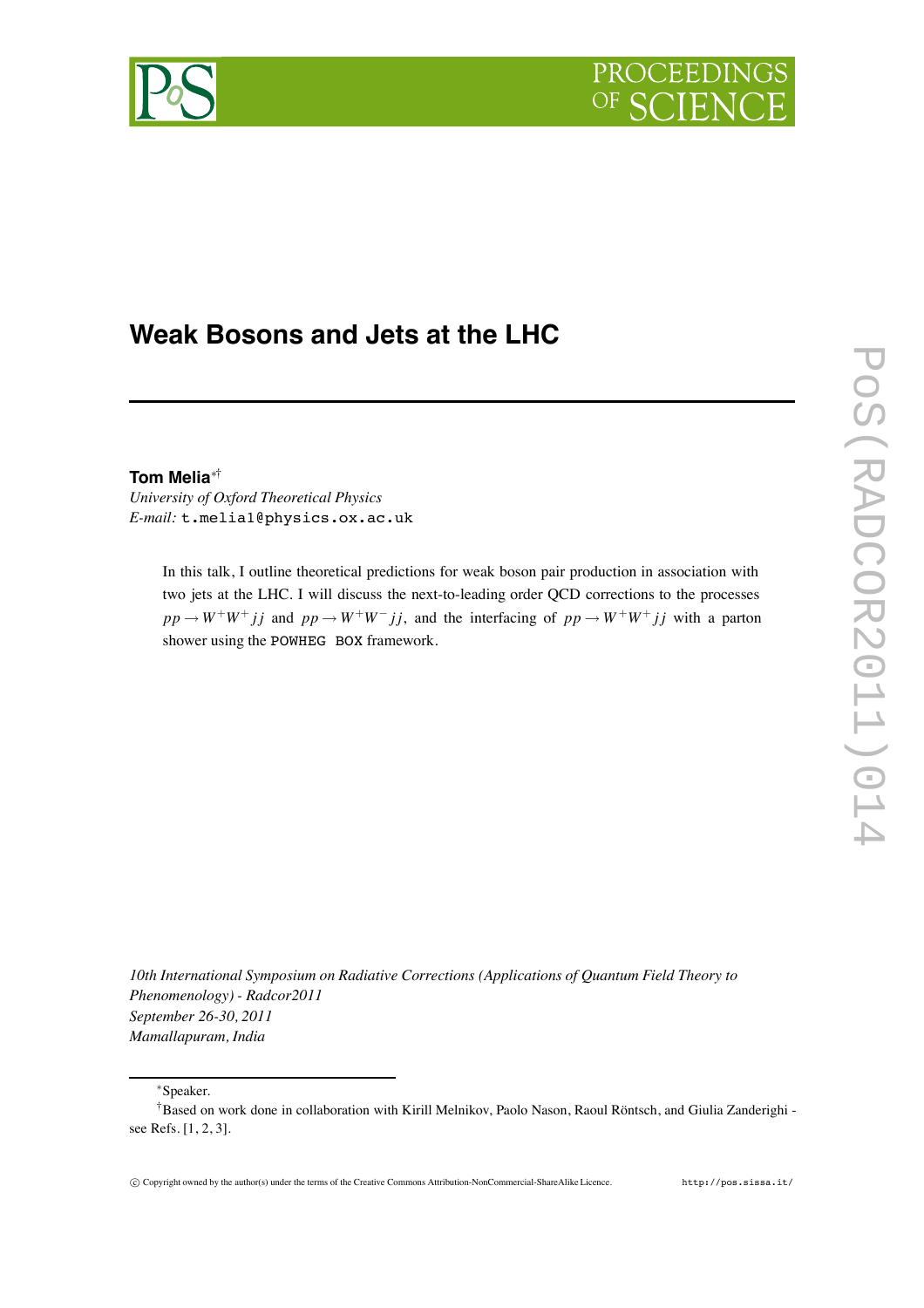

**Figure 1:** Types of Feynman graphs encountered in a tree-level calculation of weak boson pair production in association with two jets. Wavy lines depict weak bosons and spiralled lines are gluons. Quark flavour labels and weak boson labels  $(W^+/W^-/Z^0)$  have been deliberately suppressed to highlight the general topology of the graphs which may contribute to different processes.

### **1. Introduction and Motivation**

Precision calculations of standard model processes are essential for interpreting the signals measured at the Large Hadron Collider (LHC) and for fully realising the discovery potential of this experiment. Next-to-leading order (NLO) calculations in perturbative QCD have proved very successful when used in Tevatron analyses, and are a good way to reduce theoretical uncertainties in a description of a given process. On top of this, merging an NLO calculation with a parton shower provides a realistic hadron-level prediction for an event whilst maintaining NLO accuracy for inclusive observables.

In this talk I shall discuss the production of a pair of weak bosons in association with jets – specifically the two processes  $pp \rightarrow W^+W^+ jj$  and  $pp \rightarrow W^+W^- jj$ . I will describe the computation of the NLO QCD corrections to both processes, as well as the merging of  $pp \rightarrow W^+W^+ jj$ with a parton shower, done in the framework of the POWHEG BOX [4].

Figure 1 depicts the structure of some of the types of Feynman graphs one encounters in a tree-level calculation of weak boson pair production along with two jets. All of these types of graph contribute towards the process  $pp \rightarrow W^+W^- jj$ , but only graphs of the type shown in the far right of the figure contribute towards  $pp \rightarrow W^+W^+ jj$ . Here, charge conservation requires the two *W*<sup>+</sup> bosons to be emitted from separate quark lines and this leads to an unusual theoretical property – the cross section for this process remains finite even if the requirement that two jets are observed is lifted. This will be investigated later on, and I will present results for  $W^+W^+ + n$  jets, where  $n = 0, 1, 2$ . The calculation of  $pp \rightarrow W^+W^+jj$  can be seen as a stepping stone to the calculation of  $pp \rightarrow W^+W^- jj$ , since it involves a small subset of the Feynman graphs needed for the latter.

Both processes are  $2 \rightarrow 4$  processes, and to calculate the OCD corrections to them one needs to deal with one-loop, six-point tensor integrals of relatively high rank. There is thus a theoretical incentive in performing these calculations and much progress has been made over the past few years in the methods used to compute them – this will be discussed in the following section. But before this, I will go on to discuss the study of both processes at the LHC in a bit more detail.

# **1.1**  $W^+W^+$  *j j* at the LHC

At √*s* =14 TeV, the cross-section for this process is about 1 pb (40% of this for *W*−*W*<sup>−</sup> *j j*) and is therefore accessible. In the following we take the  $W^+$  bosons to both decay leptonically, giving rise to a nearly background-free signature which involves same-sign leptons. This is an interesting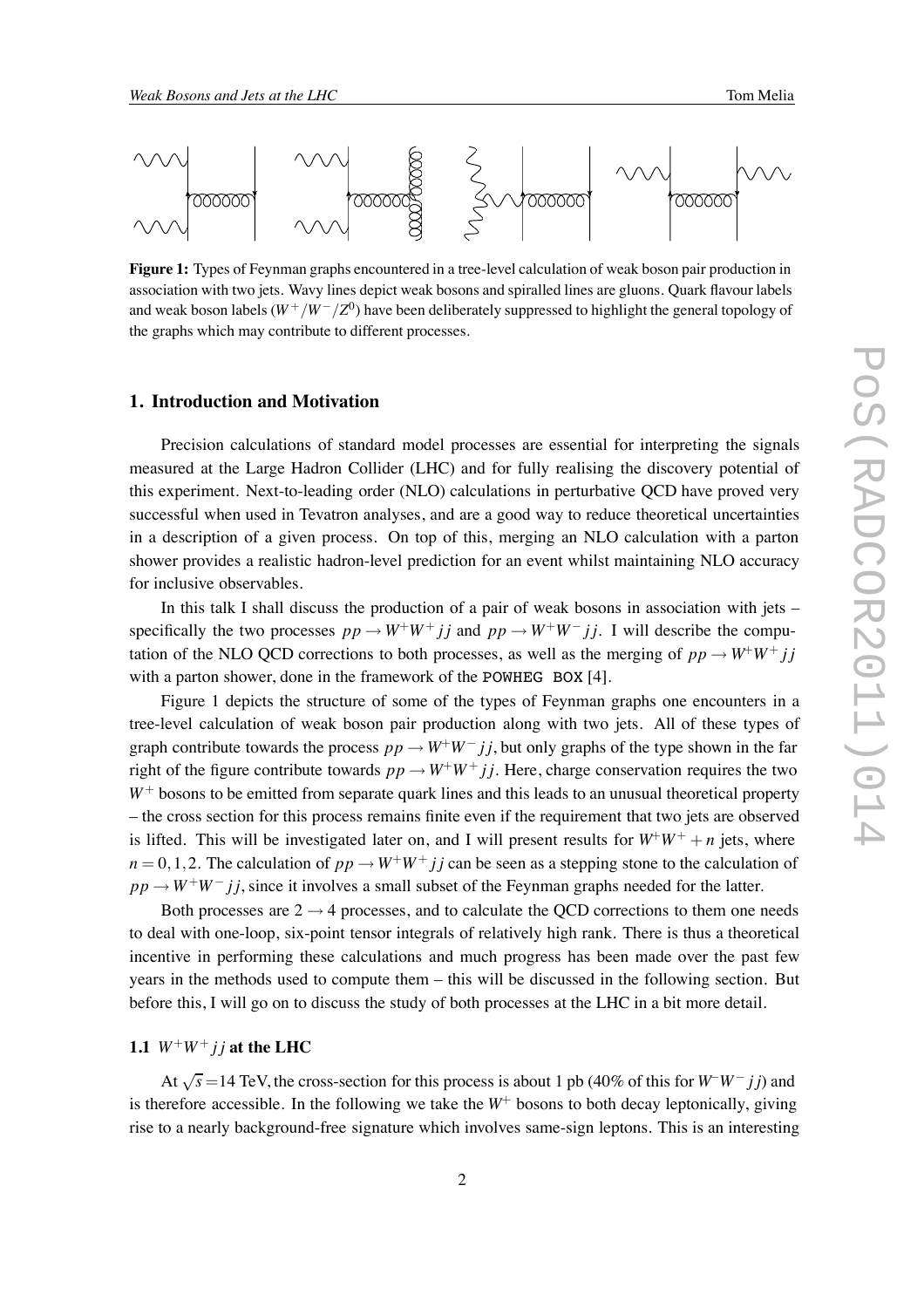process to study in its own right, but there are other reasons to study it:  $pp \rightarrow W^+W^+ j j$  is a background to physics both within and beyond the standard model. For example, it is possible to use same-sign lepton pairs to study double parton scattering at the LHC [5], to which  $pp \rightarrow W^+W^+ i j$ is a background. Beyond the standard model, resonant slepton production in R-parity violating SUSY models [6], diquark production [7], and doubly charged Higgs boson production [8] are examples of processes which also lead to a signature of two same-sign leptons, missing energy, and jets.

# 1.2  $W^+W^-$  *j j* at the LHC

The production of a  $W^+W^-$  boson pair in association with zero, one or two jets is an important background to Higgs boson production, especially when the decay  $H \to W^+W^-$  opens up. Although most of the sensitivity in Higgs boson searches comes from the zero jet processes, which have the largest cross-section, the production of a Higgs boson in association with two jets is also relevant – about 10% of Higgs events at the LHC involve two jets [9, 10]. The production of a Higgs boson via weak boson fusion (WBF) also has a sizeable cross-section. The signature of this process includes two forward tagging jets and  $pp \rightarrow W^+W^- j j$  is an irreducible background to this. As we did for  $W^+W^+$  *j j*, in the following we will take both *W* bosons to decay leptonically. The resulting signature of two opposite-sign leptons, jets and missing energy is also a background to a classic beyond the standard model physics search.

#### **2. Method of calculation**

#### **2.1 The NLO QCD corrections**

NLO QCD calculations of processes involving more than five particles is difficult. For the virtual amplitude, the number of Feynman diagrams needing evaluation grows factorially with the number of particles in the process. In addition to this, the one-loop tensor integrals which need to be computed become more involved. However, a refinement of traditional computation methods, as well as the development of new techniques based on unitarity and on-shell methods, have seen a significant growth in the number of  $2 \rightarrow 4$  processes (and even a  $2 \rightarrow 5$  process) known at NLO in the past few years (see [11] for a recent review). Platforms for the automation of NLO-accurate processes are currently being developed (see e.g. [12, 13, 14, 15]).

As described in detail in the papers [1, 3], the technique of *D*-dimensional generalised unitarity [16] was used to obtain the virtual part of the amplitude for the QCD processes  $pp \rightarrow W^+W^+$  *j j* and  $pp \rightarrow W^+W^- jj$ . It is worth pointing out that, as currently formulated, on-shell methods require working with an ordering of external lines – these are colour ordered or primitive amplitudes. It is only colour-charged particles which are ordered in primitive amplitudes and so all possible insertions of the colourless weak bosons must be considered for any tree-level or one-loop primitive amplitude. The *D*-dimensional unitarity cuts reduce one-loop primitive amplitudes to products of tree-level helicity amplitudes, and a certain amount of difficulty exists in ensuring no over-counting takes place when combining the cuts of different parent diagrams. Nevertheless, this is just bookkeeping and these two calculations demonstrated that unitarity methods can deal with more complicated, colourless final states. The tree-level helicity amplitudes themselves are calculated using Berend-Giele recursion relations [17].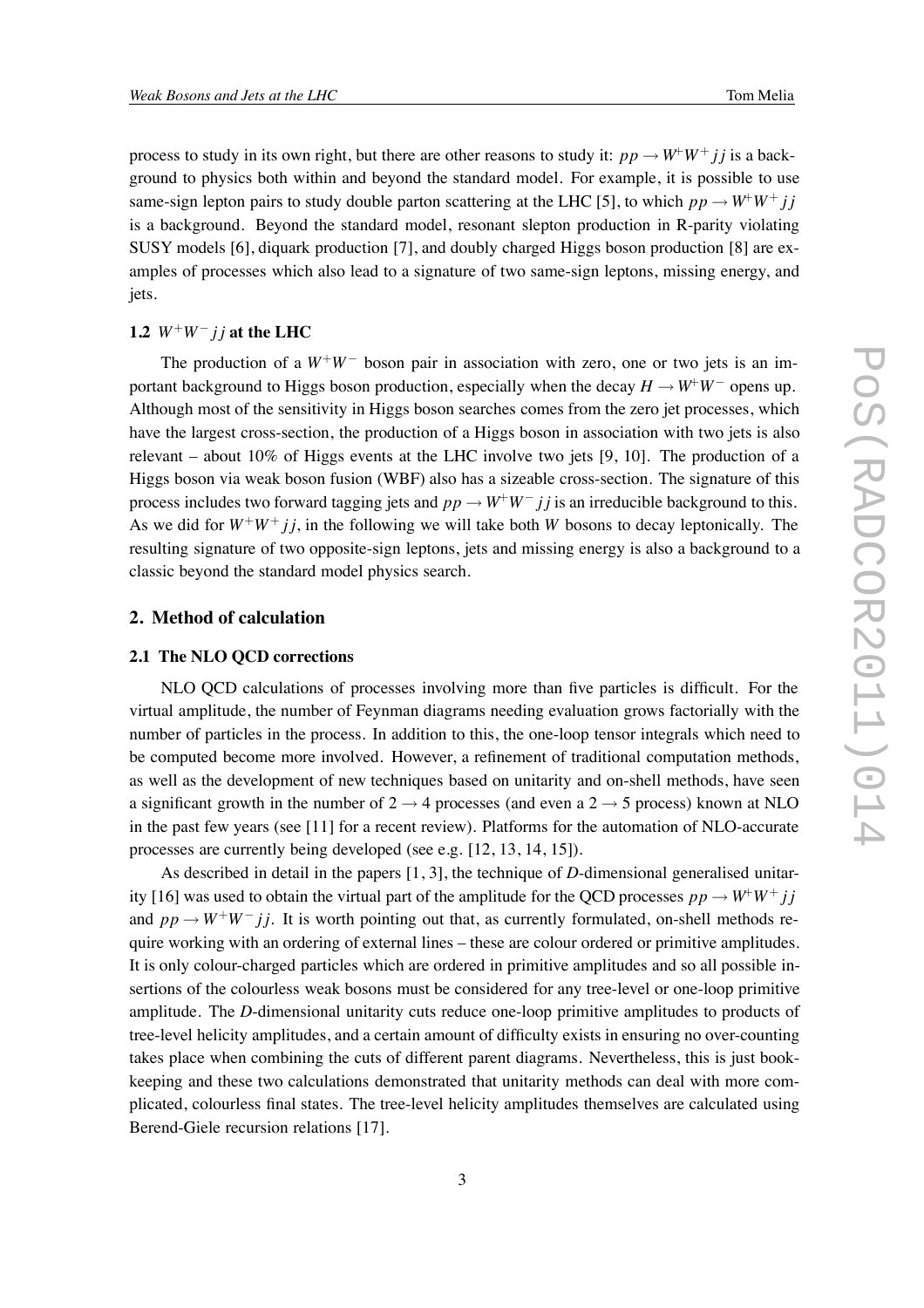

**Figure 2:** The dependence on factorisation and renormalisation scales of cross-sections for  $pp \rightarrow e^+ \mu^+ \nu_e \nu_\mu + n$  jets,  $n = 0, 1, 2$  at leading and next-to-leading order in perturbative QCD. Here  $\mu_F = \mu_R = \mu$ .

#### **2.2 Merging with a parton shower**

Methods which include both the benefits of an NLO calculation and a parton shower model (NLO+PS generators) have become available in recent years - two frameworks are currently being used for collider physics: MC@NLO [18] and POWHEG [19]. A general computer framework for building a POWHEG implementation of an arbitrary NLO process exists - the POWHEG BOX [4]. Here, one needs only to supply a few ingredients: phase-space and flavour information, the Born and real matrix elements and the virtual matrix elements for a given NLO process. The implementation of  $pp \rightarrow W^+W^+ jj$  in the POWHEG BOX is reported in [2]. This was the first time a 2  $\rightarrow$  4 process was implemented in a NLO+PS generator.

Since all of the ingredients needed by the POWHEG BOX were already known from [1], the POWHEG implementation of this process did not present any special problem, except for a nontrivial issue of high computational demands coming from the virtual corrections. The technical details of how this problem was dealt with are described in detail in [2]. The resulting code is public and is available at the website [20].

# **3. Results**

# **3.1 Selected results for**  $pp \rightarrow W^+W^+$  *j j* at the LHC

First I will present results from the NLO calculation of  $pp \rightarrow W^+W^+$  *jj*, taken from [1]. We consider proton-proton collisions at a center-of-mass energy  $\sqrt{s} = 14$  TeV. We require leptonic decays of the *W*-bosons and consider the final state  $e^{\dagger} \mu^+ v_e v_{\mu}$ . The *W*-bosons are on the massshell and we neglect quark flavour mixing. We impose standard cuts on lepton transverse momenta  $p_{\perp}$  > 20 GeV, missing transverse momentum  $p_{\perp}$  miss > 30 GeV and charged lepton rapidity  $|\eta|$  < 2.4. We define jets using anti- $k_{\perp}$  algorithm, with  $R = 0.4$  and with a transverse momentum cut  $p_{\perp i} = 30$  GeV on the two jets. The mass of the *W*-boson is taken to be  $m_W = 80.419$  GeV, the width  $\Gamma_W = 2.140 \text{ GeV}$ . *W* couplings to fermions are obtained from  $\omega_{\text{ED}}(m_Z) = 1/128.802$ and  $\sin^2 \theta_W = 0.2222$ . We use MSTW08LO parton distribution functions for leading order and MSTW08NLO for next-to-leading order computations, corresponding to  $\alpha(M_Z) = 0.13939$  and  $\alpha_{s}(M_{Z}) = 0.12018$  respectively. We do not impose lepton isolation cuts. All results discussed below apply to the QCD production  $pp \rightarrow W^+W^+ jj$ ; the electroweak contribution to this process is ignored.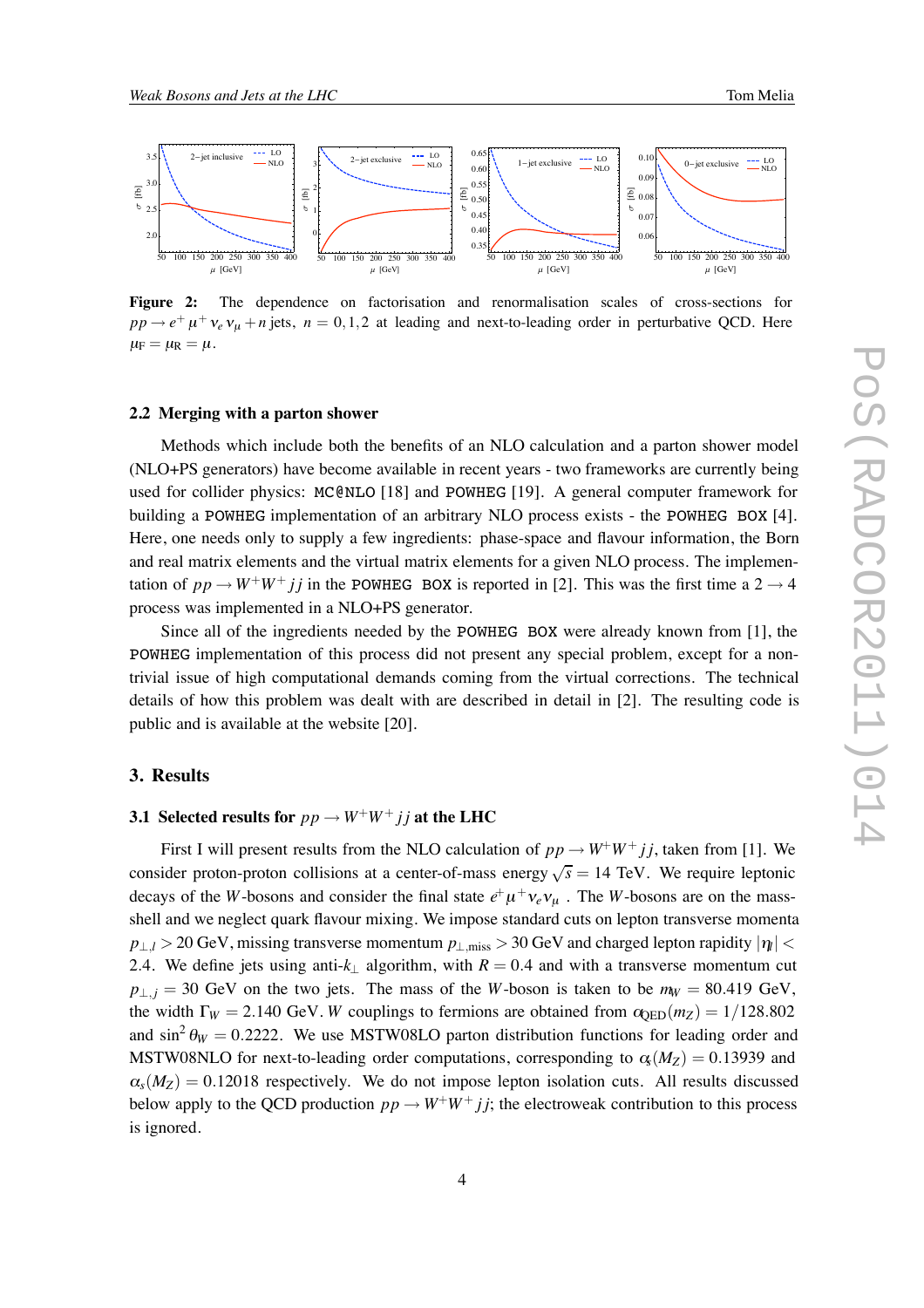

**Figure 3:** The kinematic distribution for the transverse momentum of the third hardest jet in the QCD production of  $pp \rightarrow e^+ \mu^+ \nu_e \nu_\mu + 2$  jets. The pure NLO result and the result with POWHEG+PYTHIA are both shown.

Figure 2 shows the dependence of the production cross-sections for  $pp \to e^+ \mu^+ \nu_e \nu_\mu + n$  jets on the renormalisation and factorisation scales, which we set equal to each other. Considering the range of scales 50 GeV  $\lt \mu \lt 400$  GeV, we find the two-jet inclusive cross-section to be  $\sigma^{LO} = 2.7 \pm 1.0$  fb at leading order and  $\sigma^{NLO} = 2.44 \pm 0.18$  fb at next-to-leading order. The forty percent scale uncertainty at leading order is reduced to less than ten percent at NLO. We observe similar stabilization of the scale dependence for the 0- and 1-jet exclusive multiplicities. Combining these cross-sections we obtain a total NLO cross-section of about 2.90 fb for  $pp \to e^{\dagger} \mu^+ \nu_e \nu_\mu$ inclusive production. This implies about 60  $e^+ \mu^+ + e^+e^+ + \mu^+ \mu^+$  events per year at the LHC with 10 fb<sup>-1</sup> annual luminosity. While this is not a gigantic number, such events will have a very distinct signature, so they will definitely be seen and it will be possible to study them.

The dramatic change in the two-jet exclusive cross-section apparent from figure 2 is discussed and investigated in [1]. We find that the feature observed here, that the two-jet exclusive is significantly smaller than the two-jet inclusive, remains present when we increase the jet cut and so allow for greater perturbative convergence of the exclusive cross section. This smallness implies that quite a large fraction of events in  $pp \to e^+ \mu^+ \nu_e \nu_\mu + \geq 2$  jets have a relatively hard third jet. This feature may be useful for rejecting contributions of  $pp \rightarrow W^+W^+ jj$  when looking for multiple parton scattering.

Next I present results from the POWHEG implementation of  $pp \rightarrow W^+W^+ jj$ , taken from the paper [2]. Here the set-up is as described above, but we consider *pp* collisions at a different centre of mass energy:  $\sqrt{s} = 7$  TeV. A dynamic scale is used for the renormalisation and factorisation scales:

$$
\mu_R = \mu_F = (p_{\perp,1} + p_{\perp,2} + E_{\perp,W_1} + E_{\perp,W_2})/2, \quad E_{\perp,W} = \sqrt{m_W^2 + p_{\perp,W}^2},
$$

where  $p_{\perp,W_1}, p_{\perp,W_2}, p_{\perp,1}$  and  $p_{\perp,2}$  are the transverse momenta of the two *W*s and the two emitted partons in the underlying Born configuration.

With no jet cuts, but with the leptonic cuts described above, we find the cross-section for to be  $1.11 \pm 0.01$  fb for the pure NLO result, and a slightly lower cross-section of  $1.06 \pm 0.01$  fb when events are generated by POWHEG and are subsequently showered with PYTHIA. A comparison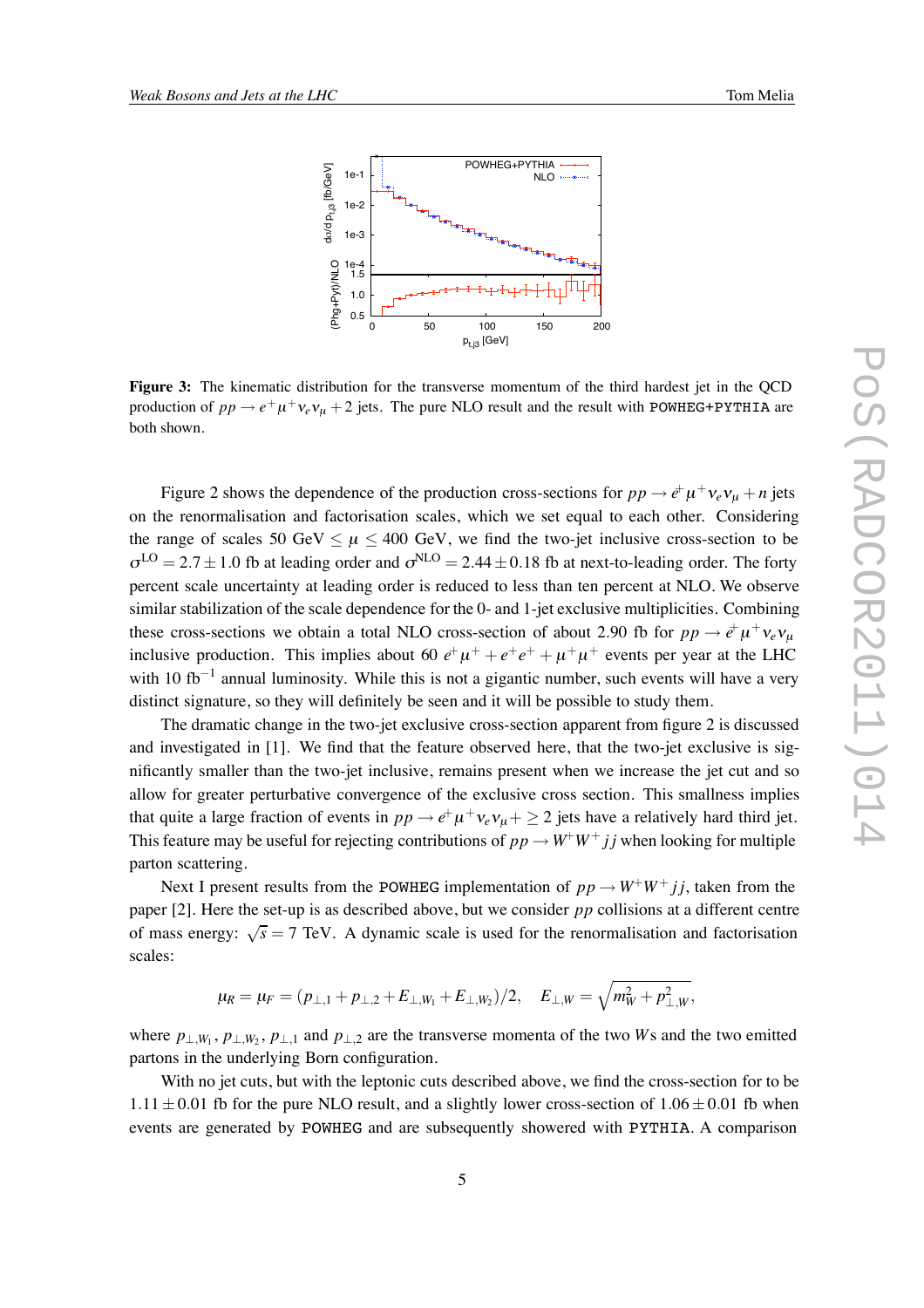

**Figure 4:** Left pane: the production cross-section of the process  $pp \to (W^+ \to \nu_e e^+) (W^- \to \mu^- \bar{\nu}_u) j j$  at the 7 TeV LHC in dependence on the factorisation and renormalisation scales  $\mu_F = \mu_R = \mu$  at both LO and NLO in perturbative QCD. Right pane: the dependence of the cross-section on centre of mass energy  $\sqrt{s}$  with LO results in dashed blue and NLO results in solid red. Three choices of  $\mu$  are shown:  $\mu = m_W, 2m_W, 4m_W$ .

of kinematic distributions was carried out in [2] and for the most part, there was good agreement between the NLO and the POWHEG+PYTHIA results. However, there were some distributions which showed expected and marked changes, one of which I shall highlight in this talk. Figure 3 shows the transverse momentum of the third-hardest jet. Since at NLO it is only the real radiation which contributes to this distribution, we see a divergence for small  $p_{\perp,i}$  in the pure NLO result. In contrast one can see the Sudakov peak in the POWHEG + PYTHIA result, and the distribution goes to zero as  $p_{\perp, j_3} \rightarrow 0$ .

### **3.2 Selected results for**  $pp \rightarrow W^+W^-$  *j j* at the LHC

Here I will present selected results from the calculation of  $pp \rightarrow W^+W^- jj$ , taken from the paper [3]. Here the *W* bosons decay leptonically:  $W^+W^- j j \rightarrow e^+ \mu^- \nu_e \bar{\nu}_\mu j j$ . The full results with generic opposite-sign leptons can be obtained from these by multiplying by a factor of four. We use the same leptonic cuts and electroweak input parameters as were described in the  $pp \rightarrow W^+W^+ jj$ results section above. However, here of course a jet cut must be applied and two jets observed in order to obtain a finite cross-section: we take  $p_{\perp i} > 30$  GeV and  $|\eta_i| < 3.2$ .

Figure 4 shows the dependence of the production cross-section on renormalisation and factorisation scales, which are again set equal to each other, at a centre of mass energy  $\sqrt{s} = 7$  TeV. The dependence of the cross-section on centre of mass energy is also shown in figure 4. One observes a dramatic reduction in scale dependence in going from leading order to next-to-leading order. Considering a range of scales  $m_W < \mu < 4m_W$  we obtain a cross section at leading order  $\sigma_{LO} = 46 \pm 13$  fb and at NLO  $\sigma_{NLO} = 42 \pm 1$  fb. Assuming fifty percent efficiency, with 5 fb<sup>-1</sup> of data at the 7 TeV run of the LHC, we expect about 400 dilepton events  $e^+ \mu^- e^+ e^- e^- \mu^+ e^- \mu^+ \mu^-$ . It is interesting that at NLO, the dependence of the cross-section on centre of mass energy√*s* is almost linear. If one defines an 'optimal' scale choice to be the choice of scale for which NLO corrections are smallest then this 'optimal' scale shifts from  $2m<sub>W</sub>$  at 7 TeV to  $4m<sub>W</sub>$  at 14 TeV.

Finally I present two kinematic distributions for this process which are relevant for a Higgs boson search at the LHC. The left pane of figure 5 plots the relative azimuthal angle between the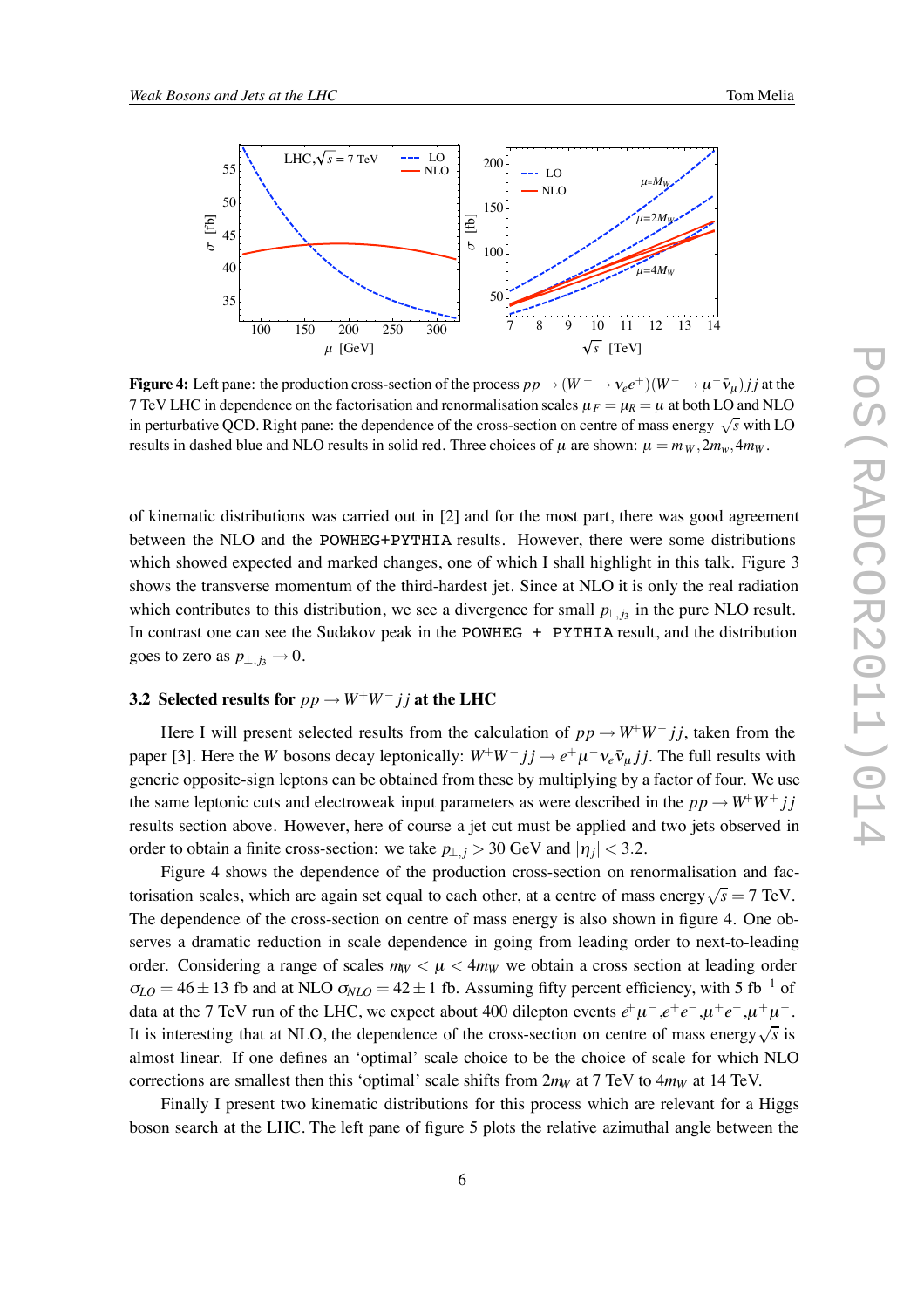

Figure 5: Distributions of lepton opening angle and jet pseudorapidity difference for the process  $pp \to (W^+ \to \nu_e e^+)(W^- \to \mu^- \bar{\nu}_\mu) j j$  at the 7 TeV LHC. LO results are shown in blue, NLO results in red. The uncertainty bands are for scale  $m_W < \mu < 4m_W$  and the solid lines show the results at  $\mu = 2m_W$ .

leptons which peaks at  $\phi_{e^- \mu^+} = \pi$ . This is in contrast to leptons produced via the mechanism  $H \to WW \to e^+\mu^-\nu\bar{\nu}$  where this angle tends to be small. The pseudorapidity difference between the two leading jets,  $\Delta \eta_{j1j2} = \eta_{j1} - \eta_{j2}$ , is plotted in the right pane of figure 5. This is a useful distribution for studying Higgs boson production via WBF - this mechanism leads to jets which tend to have a large  $|\Delta \eta_{i1}|\geq 1$ . For a Higgs produced via gluon fusion and, as we see here for  $pp \rightarrow W^+W^- jj$ , this distribution is peaked around  $|\Delta \eta_{j1j2}| = 0$ . The significant reduction in theoretical scale uncertainties can also be seen in these distributions, and there is no observed shape change in going from LO to NLO. These observations were typical of all kinematic distributions considered in [3].

#### **4. Conclusion**

In this talk I have presented the NLO QCD corrections for the process  $pp \rightarrow W^+W^+$  *j j* and the process  $pp \rightarrow W^+W^- j j$  which were computed using the method of *D*-dimensional generalised unitarity. A significant reduction in the theoretical uncertainties of an LHC prediction is observed for both processes. The process  $pp \rightarrow W^+W^+ jj$  has been implemented in the POWHEG BOX which matches the NLO result with a parton shower. I look forward to measurements of pairs of weak bosons and jets at the LHC.

#### **Acknowledgements**

I wish to thank the organisers of RADCOR2011 for a really fantastic conference and for providing financial support. This talk is based on work done in collaboration with Kirill Melnikov, Paolo Nason, Raoul Röntsch, and Giulia Zanderighi and draws on the papers [1, 2, 3]. This research is supported by the British Science and Technology Facilities Council.